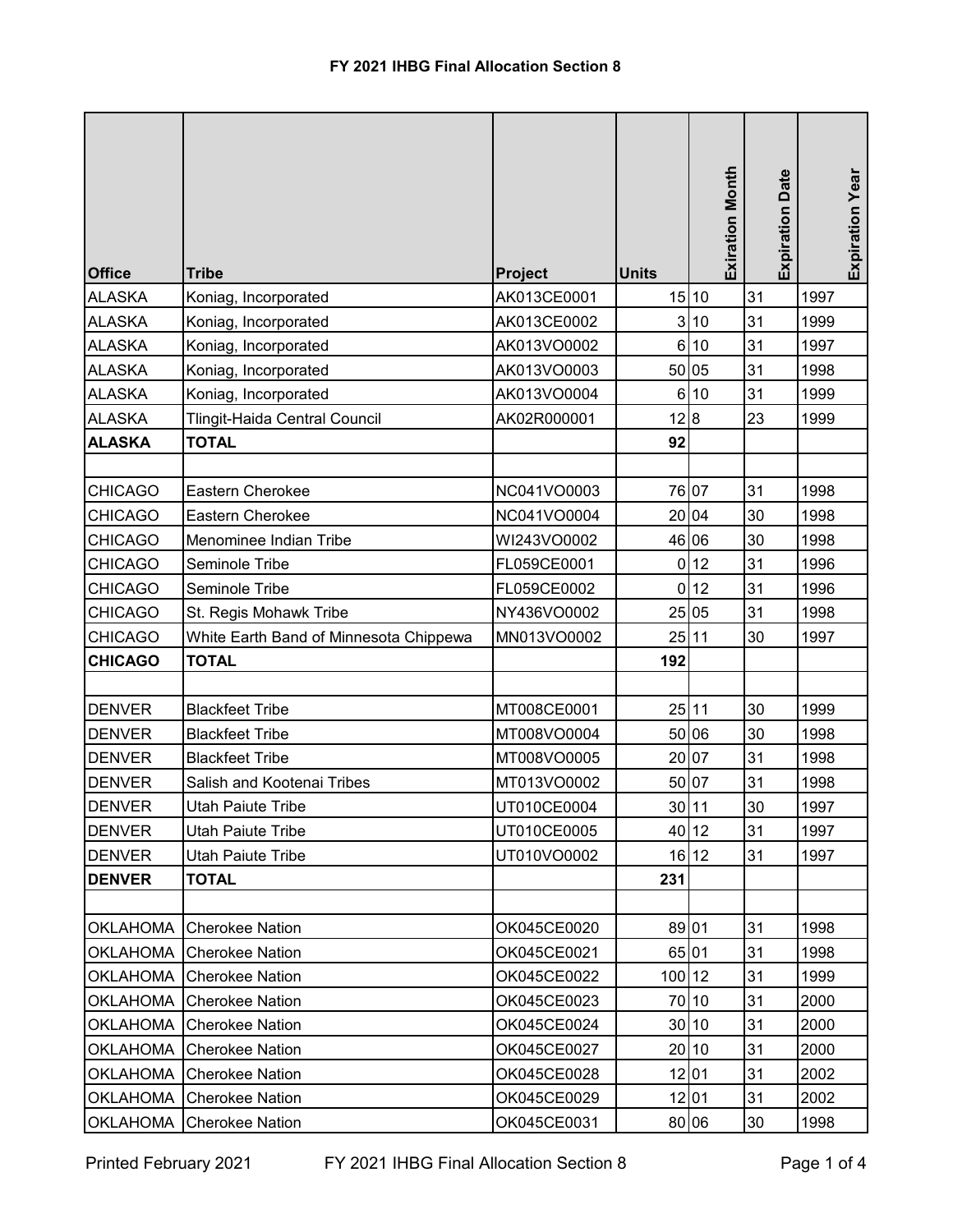|                 |                          |             |              | <b>Exiration Month</b> | <b>Expiration Date</b> | Expiration Year |
|-----------------|--------------------------|-------------|--------------|------------------------|------------------------|-----------------|
| <b>Office</b>   | Tribe                    | Project     | <b>Units</b> |                        |                        |                 |
| <b>OKLAHOMA</b> | <b>Cherokee Nation</b>   | OK045CE0033 | $11$ 11      |                        | 30                     | 1997            |
| <b>OKLAHOMA</b> | <b>Cherokee Nation</b>   | OK045CE0034 | 20 11        |                        | 30                     | 1997            |
| <b>OKLAHOMA</b> | <b>Cherokee Nation</b>   | OK045CE0035 |              | 95 07                  | 31                     | 1998            |
| <b>OKLAHOMA</b> | <b>Cherokee Nation</b>   | OK045CE0036 |              | 28 10                  | 31                     | 1998            |
| OKLAHOMA        | <b>Cherokee Nation</b>   | OK045CE0039 |              | 71 11                  | 30                     | 1997            |
| <b>OKLAHOMA</b> | <b>Cherokee Nation</b>   | OK045CE0041 |              | 34 04                  | 30                     | 1998            |
| OKLAHOMA        | <b>Cherokee Nation</b>   | OK045CE0042 |              | 65 12                  | 31                     | 1997            |
| <b>OKLAHOMA</b> | <b>Cherokee Nation</b>   | OK045CE0043 |              | 58 05                  | 31                     | 1998            |
| <b>OKLAHOMA</b> | <b>Cherokee Nation</b>   | OK045CE0046 |              | 95 08                  | 31                     | 1998            |
| OKLAHOMA        | <b>Cherokee Nation</b>   | OK045CE0047 | 100 08       |                        | 31                     | 1998            |
| <b>OKLAHOMA</b> | <b>Cherokee Nation</b>   | OK045VO0001 | 4            | 06                     | 30                     | 1999            |
| <b>OKLAHOMA</b> | <b>Cherokee Nation</b>   | OK045VO0002 |              | 29 12                  | 31                     | 1997            |
| <b>OKLAHOMA</b> | <b>Cherokee Nation</b>   | OK045VO0003 |              | $11$ 12                | 31                     | 1997            |
| <b>OKLAHOMA</b> | <b>Cherokee Nation</b>   | OK045VO0004 |              | 6 08                   | 31                     | 1998            |
| <b>OKLAHOMA</b> | <b>Cherokee Nation</b>   | OK045VO0005 |              | 37 03                  | 31                     | 1998            |
| <b>OKLAHOMA</b> | <b>Cherokee Nation</b>   | OK045VO0005 | 9            | 08                     | 31                     | 1998            |
| <b>OKLAHOMA</b> | <b>Cherokee Nation</b>   | OK045VO0006 |              | 35 09                  | 30                     | 2000            |
| <b>OKLAHOMA</b> | <b>Cherokee Nation</b>   | OK045VO0007 |              | 35 08                  | 31                     | 1998            |
| <b>OKLAHOMA</b> | <b>Cherokee Nation</b>   | OK045VO0007 |              | 42 09                  | 30                     | 2000            |
| OKLAHOMA        | <b>Cherokee Nation</b>   | OK045VO0009 |              | 6 11                   | 30                     | 1997            |
| <b>OKLAHOMA</b> | <b>Cherokee Nation</b>   | OK045VO0010 | $6 \mid$     | 11                     | 30                     | 1997            |
|                 | OKLAHOMA Cherokee Nation | OK045VO0011 |              | 48 06                  | 30                     | 1998            |
| OKLAHOMA        | <b>Cherokee Nation</b>   | OK045VO0012 |              | 14 10                  | 31                     | 1998            |
| OKLAHOMA        | <b>Cherokee Nation</b>   | OK045VO0013 |              | 510                    | 31                     | 1998            |
| OKLAHOMA        | <b>Cherokee Nation</b>   | OK045VO0014 |              | 46 12                  | 31                     | 1999            |
| <b>OKLAHOMA</b> | <b>Cherokee Nation</b>   | OK045VO0015 |              | 10 12                  | 31                     | 1999            |
| OKLAHOMA        | <b>Cherokee Nation</b>   | OK045VO0016 |              | $13 12$                | 31                     | 1999            |
| OKLAHOMA        | <b>Cherokee Nation</b>   | OK045VO0018 |              | 30 08                  | 31                     | 1998            |
| <b>OKLAHOMA</b> | <b>Cherokee Nation</b>   | OK045VO0048 |              | 30 10                  | 31                     | 1998            |
| <b>OKLAHOMA</b> | Chickasaw                | OK047CE0021 |              | 12 01                  | 31                     | 2002            |
| <b>OKLAHOMA</b> | Chickasaw                | OK047CE0022 |              | 12 01                  | 31                     | 2002            |
| <b>OKLAHOMA</b> | Chickasaw                | OK047CE0023 |              | 21 01                  | 31                     | 2003            |
| <b>OKLAHOMA</b> | Chickasaw                | OK047CE0026 |              | 20 12                  | 31                     | 1997            |
| <b>OKLAHOMA</b> | Chickasaw                | OK047CE0031 |              | 511                    | 30                     | 1997            |
| OKLAHOMA        | Chickasaw                | OK047CE0033 |              | 82 10                  | 31                     | 1997            |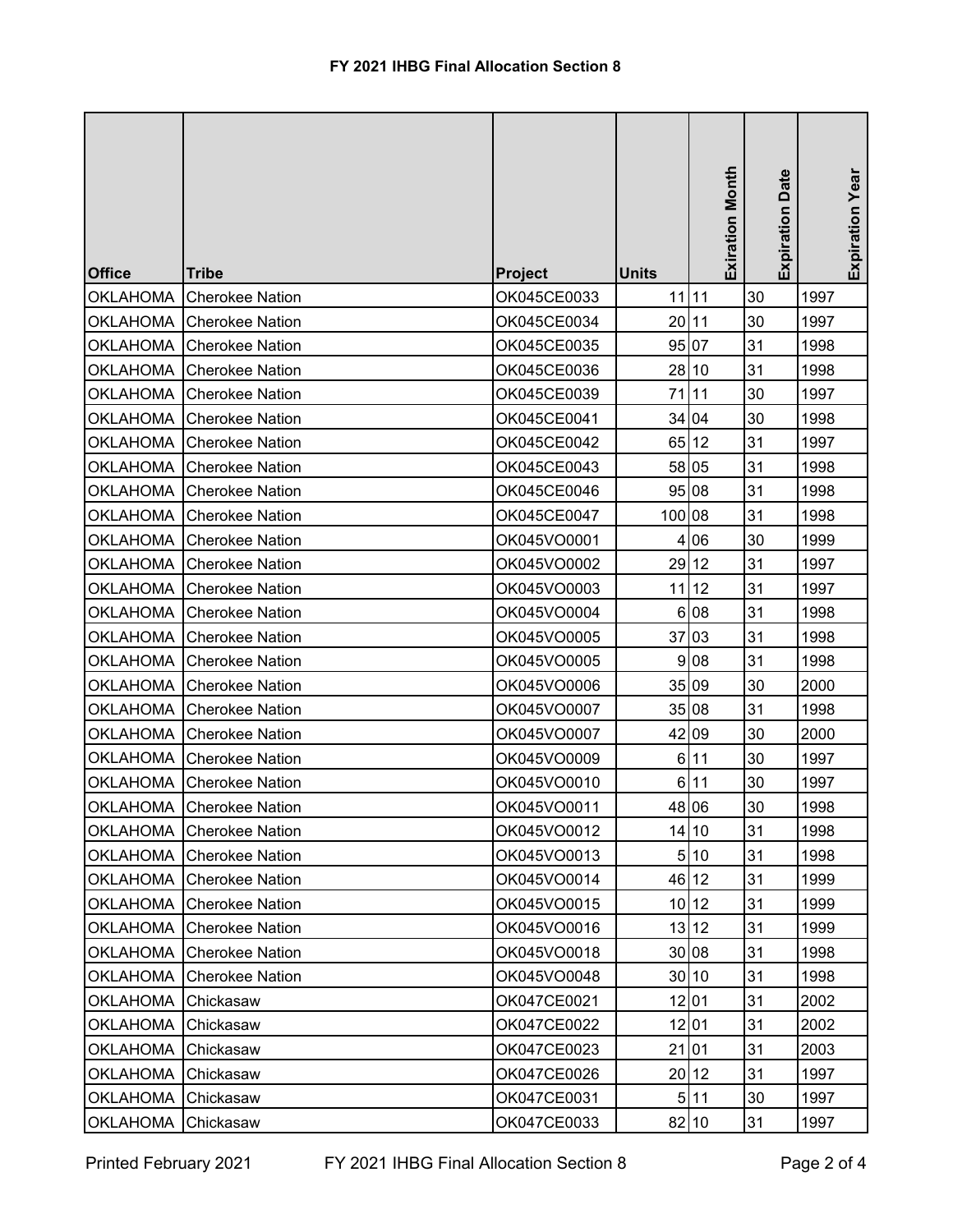| <b>Office</b>           | <b>Tribe</b>            | Project     | <b>Units</b>   | <b>Exiration Month</b> | <b>Expiration Date</b> | Expiration Year |
|-------------------------|-------------------------|-------------|----------------|------------------------|------------------------|-----------------|
| <b>OKLAHOMA</b>         | Chickasaw               | OK047CE0034 |                | 48 06                  | 30                     | 1998            |
| <b>OKLAHOMA</b>         | Chickasaw               | OK047CE0035 | 129 08         |                        | 31                     | 1998            |
| <b>OKLAHOMA</b>         | Chickasaw               | OK047CE0036 |                | 15 08                  | 31                     | 1998            |
| <b>OKLAHOMA</b>         | Chickasaw               | OK047CE0037 |                | 40 12                  | 31                     | 1997            |
| <b>OKLAHOMA</b>         | Chickasaw               | OK047CE0039 | 4              | 08                     | 31                     | 1998            |
| <b>OKLAHOMA</b>         | Chickasaw               | OK047VO0008 | 7              | 12                     | 31                     | 1997            |
| <b>OKLAHOMA</b>         | Chickasaw               | OK047VO0009 | 7              | 12                     | 31                     | 1997            |
| <b>OKLAHOMA</b>         | Chickasaw               | OK047VO0010 | 6              | 12                     | 31                     | 1997            |
| <b>OKLAHOMA</b>         | Chickasaw               | OK047VO0011 |                | 20 02                  | 28                     | 1998            |
| <b>OKLAHOMA</b>         | Chickasaw               | OK047VO0012 |                | 5 11                   | 30                     | 1997            |
| <b>OKLAHOMA</b>         | Chickasaw               | OK047VO0013 |                | 4 11                   | 30                     | 1997            |
| <b>OKLAHOMA</b>         | Chickasaw               | OK047VO0014 |                | 411                    | 30                     | 1997            |
| <b>OKLAHOMA</b>         | Chickasaw               | OK047VO0015 | 3 <sup>1</sup> | 11                     | 30                     | 1997            |
| <b>OKLAHOMA</b>         | Chickasaw               | OK047VO0016 |                | 5 11                   | 30                     | 1997            |
| <b>OKLAHOMA</b>         | Chickasaw               | OK047VO0017 |                | 63 06                  | 30                     | 1998            |
| <b>OKLAHOMA</b>         | Chickasaw               | OK047VO0018 |                | 60 06                  | 30                     | 1998            |
| <b>OKLAHOMA</b>         | <b>Choctaw Nation</b>   | OK049CE0006 |                | 25 08                  | 31                     | 1998            |
| <b>OKLAHOMA</b>         | <b>Choctaw Nation</b>   | OK049CE0009 |                | 14 02                  | 28                     | 2002            |
| <b>OKLAHOMA</b>         | <b>Choctaw Nation</b>   | OK049CE0010 |                | 10 02                  | 28                     | 2002            |
| <b>OKLAHOMA</b>         | <b>Choctaw Nation</b>   | OK049CE0011 | 96 11          |                        | 30                     | 1997            |
| <b>OKLAHOMA</b>         | <b>Choctaw Nation</b>   | OK049CE0012 | 168 09         |                        | 30                     | 1998            |
|                         | OKLAHOMA Choctaw Nation | OK049V00010 |                | 61 06                  | 30                     | 1998            |
| <b>OKLAHOMA</b>         | <b>Choctaw Nation</b>   | OK049VO0006 |                | 10 11                  | 30                     | 1997            |
| <b>OKLAHOMA</b>         | <b>Choctaw Nation</b>   | OK049VO0007 |                | 20 11                  | 30                     | 1997            |
| <b>OKLAHOMA</b>         | <b>Choctaw Nation</b>   | OK049VO0008 |                | 10 11                  | 30                     | 1997            |
| <b>OKLAHOMA</b>         | <b>Choctaw Nation</b>   | OK049VO0009 |                | 25 02                  | 28                     | 1998            |
| OKLAHOMA                | Peoria Tribe            | OK143CE0003 |                | 20 09                  | 30                     | 1998            |
| <b>OKLAHOMA</b>         | Peoria Tribe            | OK143CE0004 |                | 30 09                  | 30                     | 1998            |
| <b>OKLAHOMA</b>         | Peoria Tribe            | OK143VO0001 |                | 10 06                  | 30                     | 1998            |
| <b>OKLAHOMA</b>         | <b>Seminole Nation</b>  | OK093CE0002 | 150 09         |                        | 30                     | 1998            |
| <b>OKLAHOMA   TOTAL</b> |                         |             | 2692           |                        |                        |                 |
|                         |                         |             |                |                        |                        |                 |
| <b>PHOENIX</b>          | Karuk                   | CA134VO0001 |                | 12 08                  | 31                     | 1997            |
| <b>PHOENIX</b>          | Navajo Nation           | AZ012VO0003 |                | 9 <sub>02</sub>        | 28                     | 1997            |
| <b>PHOENIX</b>          | Navajo Nation           | AZ012VO0006 |                | 50 08                  | 31                     | 1998            |